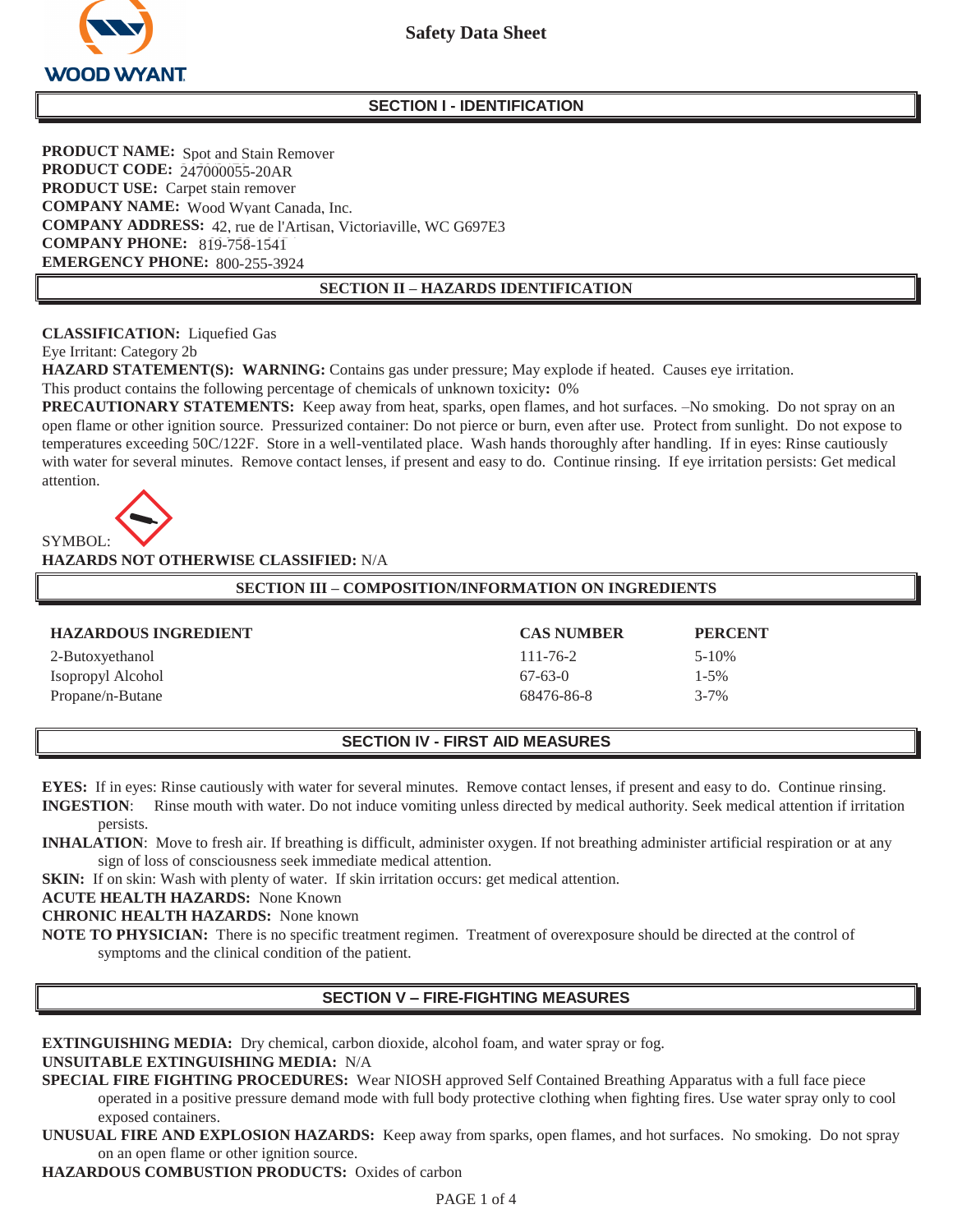# **SECTION VI – ACCIDENTAL RELEASE MEASURES**

**PERSONAL PROTECTIVE EQUIPMENT:** Refer to section VIII for proper Personal Protective Equipment.

**SPILL:** Use non-combustible material like vermiculite, sand or earth on spill sweep to clean. Dispose in accordance with local, state and federal laws. Small releases may be wiped up with wiping material.

**WASTE DISPOSAL:** Dispose of in accordance with federal, state, and local regulations. Do not dump in sewers. Wrap container and place in trash collection, do not puncture, incinerate, or reuse container.

**RCRA STATUS:** Not listed as hazardous waste under RCRA, however product should be fully characterized prior to disposal (40 CFR 261).

# **SECTION VII – HANDLING AND STORAGE**

**HANDLING AND STORAGE:** Pressurized container: Do not pierce or burn, even after use. Protect from sunlight. Store in a well ventilated place. Do not expose to temperatures exceeding 50°C/122°F.

**OTHER PRECAUTIONS:** None

**INCOMPATIBILITY:** Strong oxidizers, Alkalies, Acids

### **SECTION VIII – EXPOSURE CONTROLS/PERSONAL PROTECTION**

| <b>HAZARDOUS INGREDIENT</b> | OSHA PEL  | <b>ACGIH TLV</b> |
|-----------------------------|-----------|------------------|
| 2-Butoxyethanol             | $50$ ppm  | $20$ ppm         |
| Isopropyl Alcohol           | $400$ ppm | $200$ ppm        |
| Propane/n-Butane            | N/A       | 1000 ppm         |

**ENGINEERING CONTROLS / VENTILATION:** Ambient ventilation suitable, forced ventilation should not be required **RESPIRATORY PROTECTION:** Not required with normal use. **PERSONAL PROTECTIVE EQUIPMENT:** Safety glasses **ADDITIONAL MEASURES:** Follow normal hygiene practices **EXPOSURE GUIDELINES:** N/A

# **SECTION IX - PHYSICAL AND CHEMICAL PROPERTIES**

**APPEARANCE:** White Foam **ODOR:** Neutral scent **ODOR THRESHOLD:** N/D **BOILING POINT:** > 212°F (100°C) **FREEZING POINT:** N/D **FLAMMABILITY:** Not considered a flammable aerosol or an extremely flammable aerosol by OSHA (29CFR 1910.1200) **FLASH POINT:** N/D **AUTOIGNITION TEMPERATURE:** N/D **LOWER FLAMMABILITY LIMIT:** N/D **UPPER FLAMMABILITY LIMIT:** N/D **VAPOR PRESSURE (mm Hg):** 17.5 @ 77°F (25°C) **VAPOR DENSITY (AIR=1):** > 2 **EVAPORATION RATE:** 0.3 Slow **SPECIFIC GRAVITY (H2O=1):** 0.990 **pH:** 10.0 **SOLIDS (%):** N/D **SOLUBILITY IN WATER:** 100% **PARTITION COEFFICIENT: n-OCTANOL/WATER (KOW): N/D VOLATILITY INCLUDING WATER (%):** 99% **VOLATILE ORGANIC COMPOUNDS (VOC):** 15% **DIELECTRIC STRENGTH (Volts):** N/A **DECOMPOSITION TEMPERATURE:** N/D **VISCOSITY:** N/D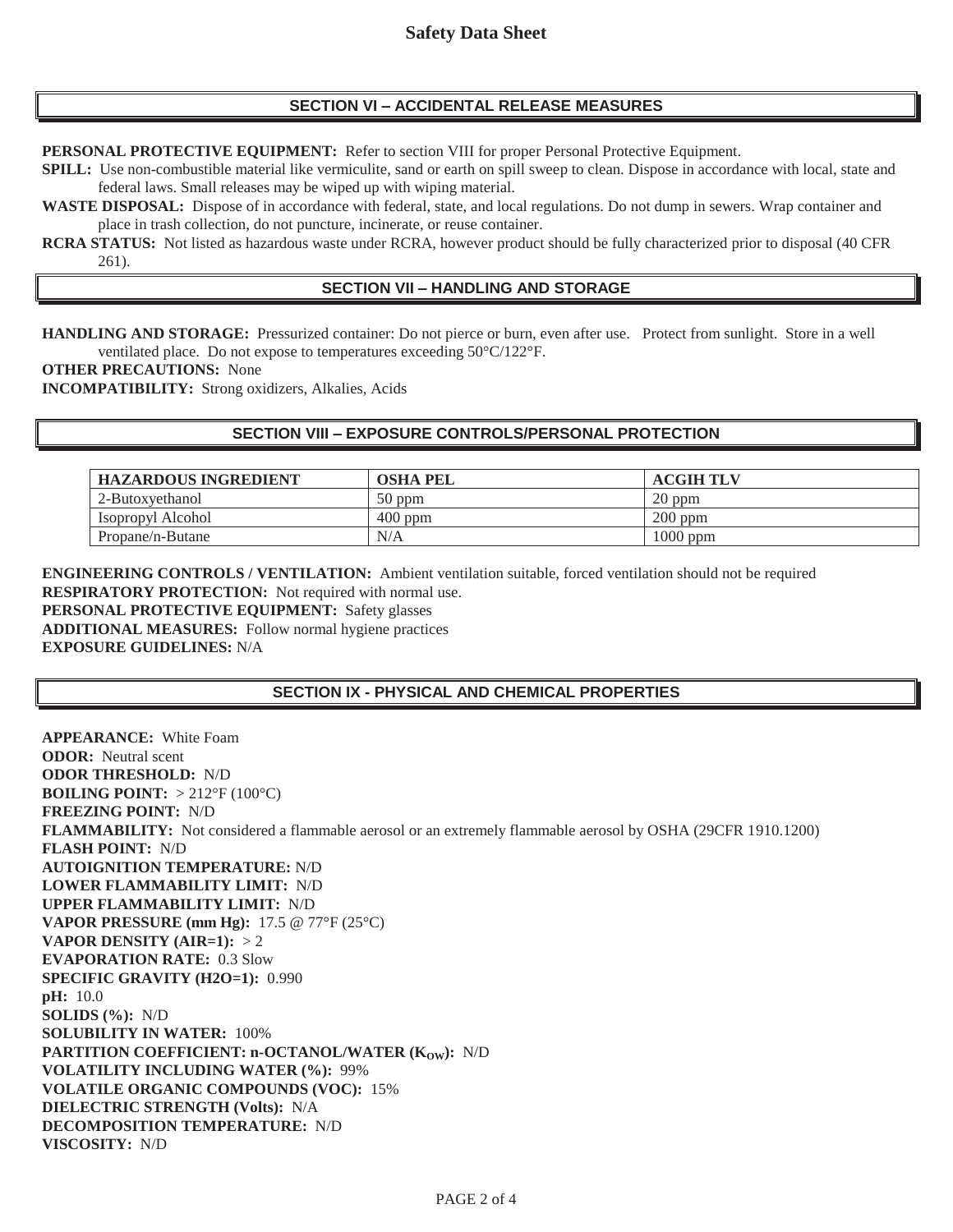# **SECTION X – STABILITY AND REACTIVITY DATA**

**REACTIVITY:** None Known **CHEMICAL STABILITY:** Stable **CONDITIONS TO AVOID:** Extremes of hot and cold. **INCOMPATIBILITY:** Strong oxidizers, Alkalies, Acids **HAZARDOUS DECOMPOSITION OR BY-PRODUCT:** Oxides of carbon **POSSIBLE HAZARDOUS REACTIONS:** None Known

### **SECTION XI – TOXICOLOGICAL INFORMATION**

**TOXICOLOGICAL INFORMATION: 2-Butoxyethanol** (111-76-2) LD<sub>50</sub> (Oral, Rat) 470 mg/kg; LC<sub>50</sub> (Inhalation, Rat, 4hr) 450 ppm; LD<sub>50</sub> (Dermal, Rabbit) 220 mg/kg

**ROUTES OF ENTRY:** Eyes, Ingestion, Inhalation, Skin **EYES:** Possible irritation with repeated or prolonged contact. **INGESTION:** May cause gastrointestinal irritation, nausea. **INHALATION:** No hazards with normal use. May causes dizziness. **SKIN:** May cause mild irritation, dryness with prolonged or repeated contact. **MEDICAL CONDITION AGGRAVATED:** None known **ACUTE HEALTH HAZARDS:** None Known **CHRONIC HEALTH HAZARDS:** None known **CARCINOGENICITY: OSHA:** No **ACGIH:** No **NTP:** No **IARC:** No **OTHER:** N/A

# **SECTION XII – ECOLOGICAL INFORMATION**

**ECOLOGICAL INFORMATION: 2-Butoxyethanol** (111-76-2) Toxic to aquatic life only in high concentrations, lethal concentrations not available.

**BIODEGRADABILITY:** Component or components of this product are not biodegradable.

**BIOACCUMULATION:** This product is not expected to bioaccumulate.

**SOIL MOBILITY:** This product is mobile in soil.

**OTHER ECOLOGICAL HAZARDS:** None Known

# **SECTION XIII – DISPOSAL CONSIDERATIONS**

**WASTE DISPOSAL:** Dispose of in accordance with federal, state, and local regulations. Do not dump in sewers. Wrap container and place in trash collection, do not puncture, incinerate, or reuse container.

**RCRA STATUS:** Not listed as hazardous waste under RCRA, however product should be fully characterized prior to disposal (40 CFR 261).

# **SECTION XIV - TRANSPORTATION INFORMATION**

**PROPER SHIPPING NAME:** Aerosols, Ltd. Qty. **HAZARD CLASS/DIVISION:** 2.1 **UN/NA NUMBER:** UN 1950 **PACKAGING GROUP:** N/A

**AIR SHIPMENT PROPER SHIPPING NAME:** Aerosols, Ltd. Qty. **HAZARD CLASS/DIVISION:** 2.1 **UN/NA NUMBER:** UN 1950

**SHIPPING BY WATER: VESSEL (IMO/IMDG) PROPER SHIPPING NAME:** Aerosols, Ltd. Qty. **HAZARD CLASS/DIVISION:** 2.1 **UN/NA NUMBER:** UN 1950 **ENVIRONMENTAL HAZARDS WATER:** N/A